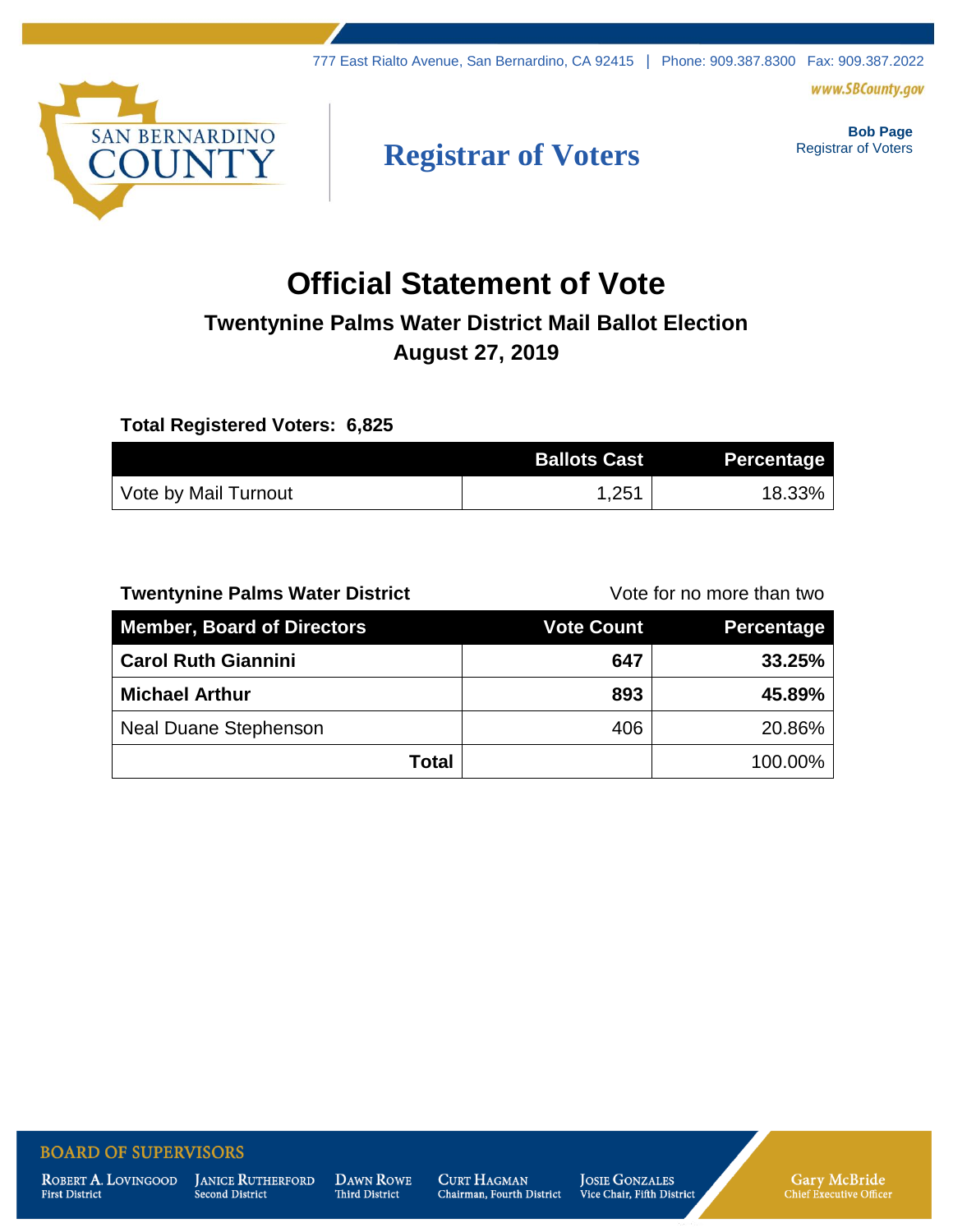#### STATEMENT OF VOTE AUGUST 27, 2019 PAGE **2** of **3**

| <b>Precinct</b> | Registration     | Ballots<br>Cast  | Turnout<br>(%) | Carol Ruth<br>Giannini                        | <b>Michael Arthur</b> | <b>Neal Duane<br/>Stephenson</b> |
|-----------------|------------------|------------------|----------------|-----------------------------------------------|-----------------------|----------------------------------|
| <b>UNI0200</b>  | 28               | $\overline{7}$   | 25.00          | $\mathbf 1$                                   | $6\phantom{1}$        | $\overline{2}$                   |
| <b>UNI0201</b>  | $\pmb{0}$        | $\boldsymbol{0}$ | 0.00           | $\mathbf 0$                                   | $\pmb{0}$             | $\pmb{0}$                        |
| TP20211         | 887              | 129              | 14.54          | 60                                            | 99                    | 38                               |
| TP50212         | 351              | 80               | 22.79          | 39                                            | 54                    | 29                               |
| TP10213         | 275              | 43               | 15.64          | 24                                            | 31                    | 11                               |
| TP10214         | 950              | 204              | 21.47          | 120                                           | 140                   | 61                               |
| TP50215         | $\boldsymbol{0}$ | $\pmb{0}$        | 0.00           | $\pmb{0}$                                     | $\pmb{0}$             | $\mathbf 0$                      |
| <b>UNI0224</b>  | 606              | 134              | 22.11          | 64                                            | 98                    | 49                               |
| <b>UNI0236</b>  | $\pmb{0}$        | $\boldsymbol{0}$ | 0.00           | $\pmb{0}$                                     | $\pmb{0}$             | $\pmb{0}$                        |
| <b>UNI0237</b>  | $\mathsf 0$      | $\boldsymbol{0}$ | 0.00           | $\pmb{0}$                                     | $\pmb{0}$             | $\pmb{0}$                        |
| <b>UNI0238</b>  | $\mathsf 0$      | $\pmb{0}$        | 0.00           | $\boldsymbol{0}$                              | $\pmb{0}$             | $\pmb{0}$                        |
| <b>UNI0239</b>  | $\mathbf 0$      | $\boldsymbol{0}$ | 0.00           | $\pmb{0}$                                     | $\pmb{0}$             | $\pmb{0}$                        |
| TP41884         | 407              | 105              | 25.80          | 55                                            | 73                    | 43                               |
| TP41885         | 30               | $\mathbf 5$      | 16.67          | Insufficient Turnout to Protect Voter Privacy |                       |                                  |
| TP41886         | 264              | 38               | 14.39          | 15                                            | 28                    | $\overline{7}$                   |
| TP31887         | 570              | 85               | 14.91          | 41                                            | 60                    | 28                               |
| TP31888         | 5                | $\pmb{0}$        | 0.00           | $\boldsymbol{0}$                              | $\pmb{0}$             | $\boldsymbol{0}$                 |
| TP41889         | 226              | 42               | 18.58          | 16                                            | 34                    | 9                                |
| TP41890         | 297              | 58               | 19.53          | 35                                            | 35                    | 27                               |
| TP41891         | 58               | 11               | 18.97          | 5                                             | 6                     | 8                                |
| TP31892         | 447              | 69               | 15.44          | 44                                            | 49                    | 24                               |
| TP11893         | 121              | 29               | 23.97          | 19                                            | 21                    | 6                                |
| TP21894         | 154              | 29               | 18.83          | 20                                            | 24                    | 4                                |
| TP52109         | 3                | $\overline{2}$   | 66.67          | Insufficient Turnout to Protect Voter Privacy |                       |                                  |
| TP52110         | $\overline{4}$   | $\pmb{0}$        | 0.00           | $\pmb{0}$                                     | $\pmb{0}$             | 0                                |
| TP42111         | 20               | $\overline{7}$   | 35.00          | 4                                             | 5                     | $\mathbf 1$                      |